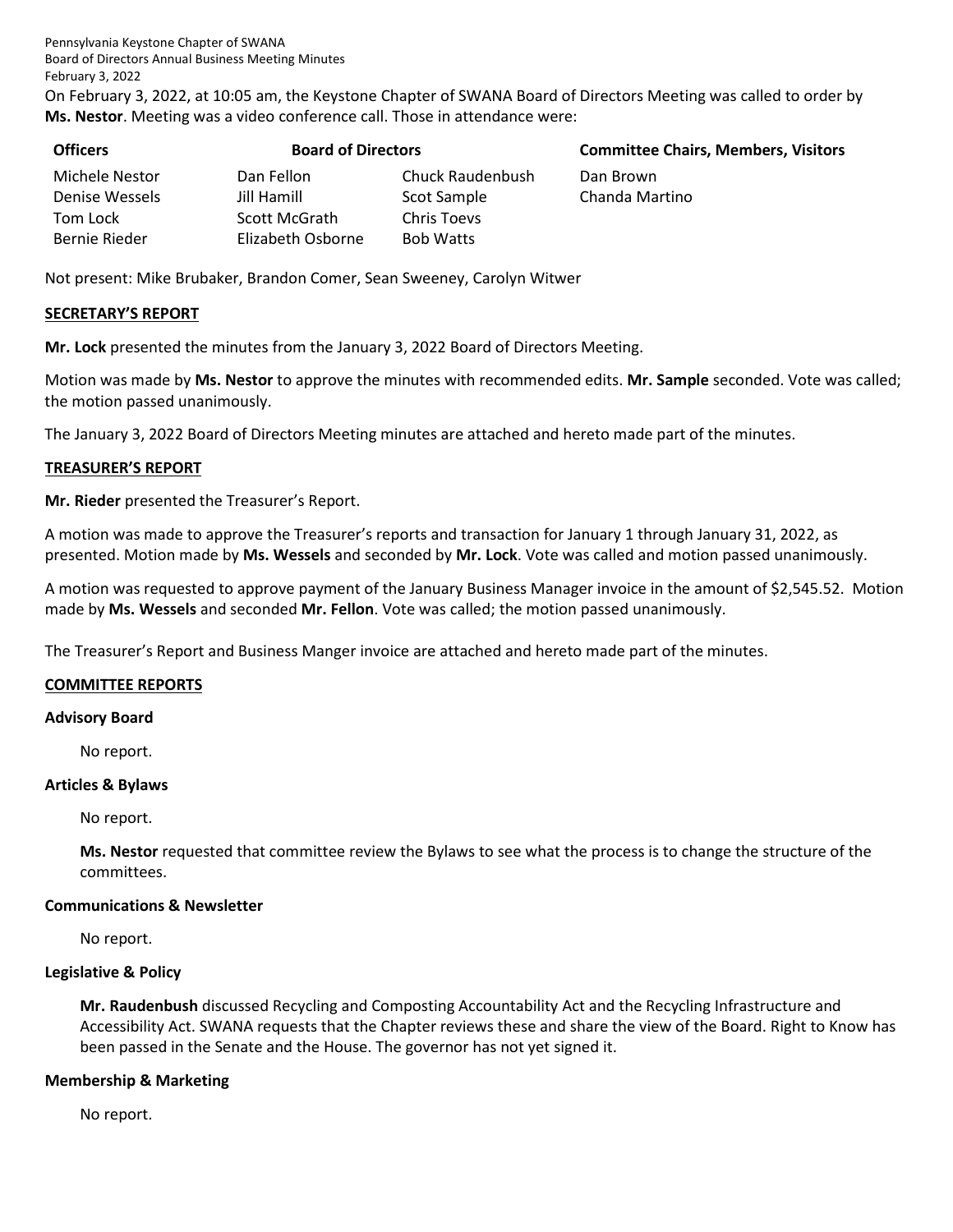### **Personnel & Nominating**

No report.

### **Fall Conference**

**Ms. Nestor** gave an update on the Recycling Summit and encouraged everyone to register. Exhibitor and Sponsor registrations have opened. There are new exhibitor packages to include the Recycling and Safety Summits.

### **Mini-Tech Seminars**

**Ms. Wessels** shared that Mini-Techs are currently on hold due to COVID.

# **Road-E-O**

**Mr. Watts** discussed the benefits of being a volunteer at the Road-E-O. The 2022 Mid-Atlantic Regional Road-E-O registration has opened for competitors and volunteers and sponsors are also needed.

### **Safety**

**Ms. Osborne** will be attending the NJ Conference in April.

Planning for the Safety Summit has begun.

### **Scholarships**

**Mr. Brown** gave an update on scholarships. The applications for 2022 have been released by SWANA and distributed to our Chapter members. The deadline for applications is May 2.

### **Young Professionals**

**Ms. Hamill** and **Mr. Comer** have begun planning for the YP Happy Hour on March 14, the start of the Recycling Summit.

#### **Strategic Planning**

No report.

## **CHAPTER CALENDAR**

#### **February 2022**

- Thursday, 2/3, 10 am **Board Meeting Conference Call**
- Scholarship applications released from SWANA International
- Send Scholarship announcement to members

## **March 2022**

- Thursday, 3/3, 10 am **Board Meeting Conference Call**
- 3/14 & 3/15, **Recycling Summit, Hilton Harrisburg**
- 3/15, Article Deadline for Spring Edition of *The Keystone*

## **April 2022**

- Thursday, 4/7, 10 am **Board Meeting Conference Call**
- 4/15, Call for BOD nominees
- Distribute Spring Edition of *The Keystone*